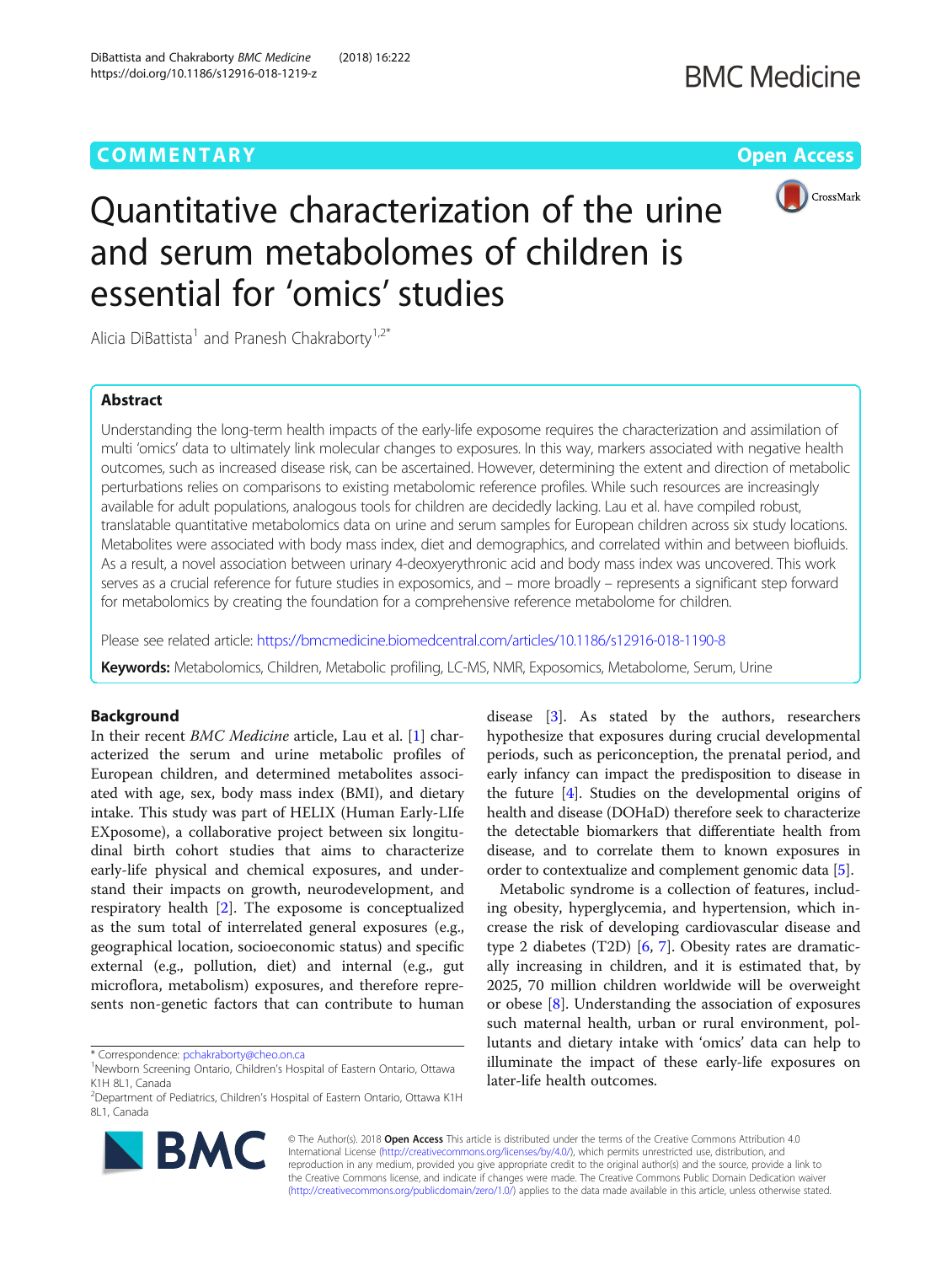# <span id="page-1-0"></span>Establishing a reference metabolome for future 'omics' studies

To define a set of metabolic markers that reflects the exposome first requires a high quality reference metabolome to be established. This was the primary objective of Lau et al. [1]. Such a reference is an invaluable tool for research because it facilitates further 'omics' research. Characterizing baseline levels of metabolites in biofluids, and their associations with age and sex, provides a standard against which changes related to the exposome can be compared, thus helping to elucidate underlying biological mechanisms. For example, urine metabolomics has been successfully applied to assess adherence in adults to two complex dietary patterns, revealing markers capable of distinguishing between the diets with acceptable predictive accuracy [\[9](#page-2-0)]. While studies such as KarMeN [\[10](#page-2-0)], Husermet [\[11](#page-2-0)], the Human Serum Metabolome [[12](#page-2-0)], the Human Urine Metabolome [[13\]](#page-2-0) and the human plasma metabolome [[14\]](#page-2-0) have established reference populations of various sizes, few comparable references existed for children [[15](#page-2-0)].

Recent work confirming diagnoses of various inborn errors of metabolism highlights the importance of a quantitative reference metabolome – not only for determining pathological elevations in target analytes, but also for untargeted approaches that aim to discover additional or improved metabolic markers [[16\]](#page-2-0). The use of the widely popular Biocrates AbsoluteIDQ p180 kit, along with appropriately stringent inclusion criteria, generated reproducible quantitative information for 177 serum metabolites. While this is by no means a comprehensive characterization of the either metabolome (which would require multiple analytical platforms and multiple sample preparations), data from the Biocrates kit are highly precise, reproducible, and – importantly – translatable between laboratories and instruments [\[17](#page-2-0)].

Generating robust, high-quality quantitative data for both the urine and serum metabolomes was a prudent choice for Lau et al.; many differentiating metabolites from biomarker discovery studies remain unidentified. They cannot be quantified for use in a targeted clinical assay, or be linked to metabolic pathways, genomic or proteomic data  $[18]$  $[18]$  $[18]$ , and thus currently represent metabolic dead-ends. By further providing correlations both within and between the urine and serum metabolomes, Lau et al. [1] have demonstrated that while the serum metabolome reflects a greater degree of biological variation, these biofluids are complementary, and the urine metabolome may be of interest in future exposome studies, such as those involving dietary interventions or alterations in the microbiome. Finally, their discovery of a novel association between urinary 4-deoxyerythronic acid and BMI suggests that future studies on obesity

and the onset of comorbidities such as T2D could target metabolites within the threonine metabolic pathway.

# Conclusion

This study by Lau et al.  $[1]$  represents a formidable effort in defining the serum and urine metabolomes of children. Metabolite concentration ranges encompassing a broad variety of compound classes and associations with age, sex, BMI and dietary intake have now been described, which serves as a precious resource for future metabolic studies in children. The broader metabolomics community can and should build out from this study by performing additional untargeted analyses utilizing complementary analytical platforms. The discovery of the novel association between 4-deoxyerythronic acid and BMI is an encouraging finding, and suggests that further studies on the HELIX subcohort may reveal interesting markers of early-life exposure.

#### Abbreviations

BMI: Body mass index; DOHaD: Developmental origins of health and disease; HELIX: Human early-life exposome; Husermet: Human serum metabolome; KarMeN: Karlsruhe Metabolomics and Nutrition Study; T2D: Type 2 diabetes

# Funding

Not applicable.

# Availability of data and materials

Not applicable.

#### Authors' contributions

PC and AD conceived the commentary. AD drafted the manuscript with contributions from PC. Both authors revised the draft and approved the final version of the manuscript.

#### Ethics approval and consent to participate

Not applicable.

### Consent for publication Not applicable.

## Competing interests

The authors declare that they have no competing interests.

# Publisher's Note

Springer Nature remains neutral with regard to jurisdictional claims in published maps and institutional affiliations.

#### Received: 5 November 2018 Accepted: 15 November 2018 Published online: 26 November 2018

#### References

- 1. Lau C-HE, Siskos AP, Maitre L. Determinants of the urinary and serum metabolome in children from six European populations. BMC Med. 2018;16: 202.
- 2. Vrijheid M, Slama R, Robinson O, Chatzi L, Coen M, Al E. The Human Early-Life Exposome (HELIX): project rationale and design. Environ Health Perspect. 2014;122:535–44.
- 3. Wild CP. The exposome: from concept to utility. Int J Epidemiol. 2012; 41:24–32.
- 4. Inadera H. Developmental origins of obesity and type 2 diabetes: molecular aspects and role of chemicals. Environ Health Prev Med. 2013;18:185–97.
- 5. Buck Louis GM, Sundaram R. Exposome: time for transformative research. Stat Med. 2012;31:2569–75.